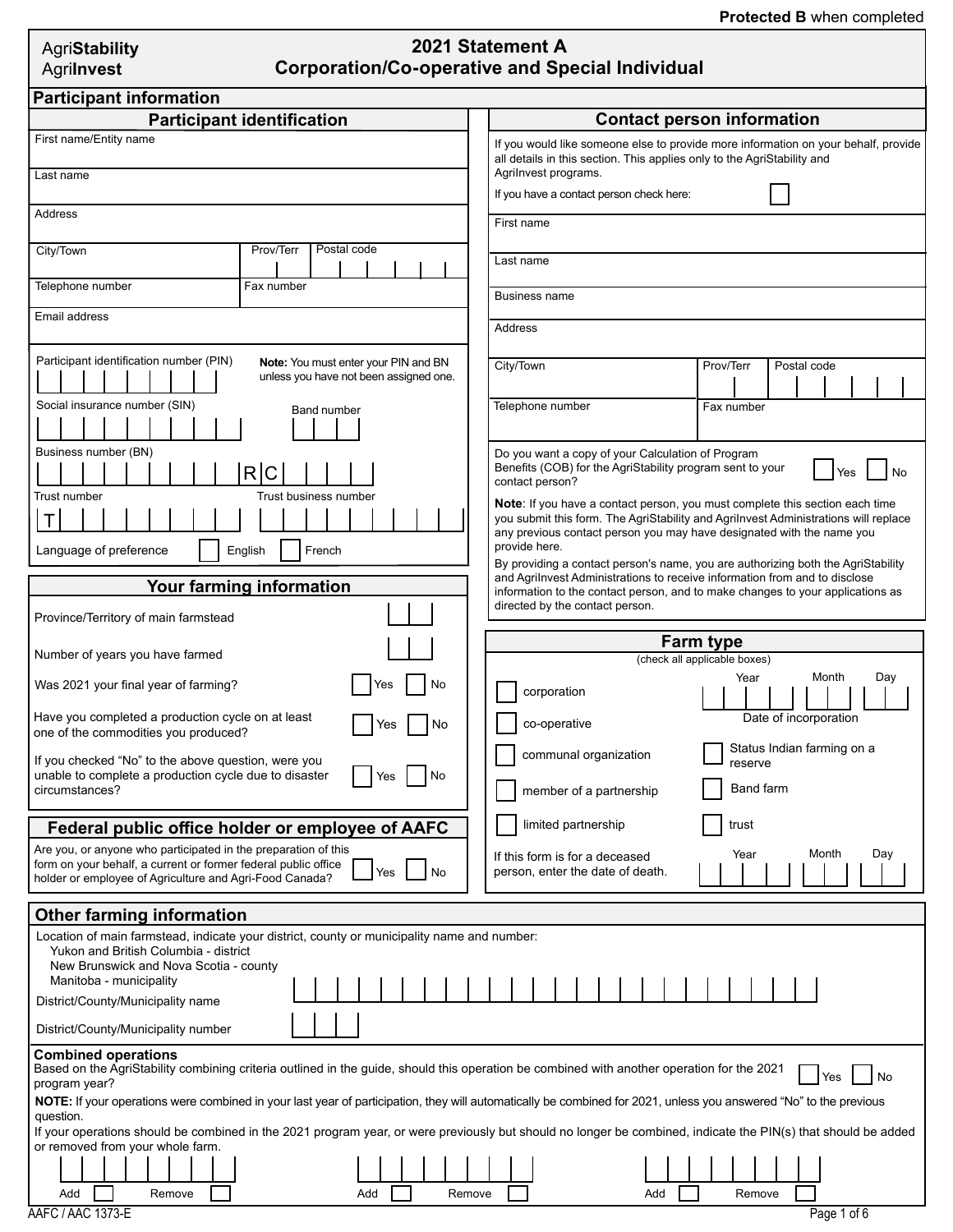**Operation 1 of**

| <b>AgriStability</b> |  |
|----------------------|--|
| Agrilnvest           |  |

## **2021 Statement A Corporation/Co-operative and Special Individual**

| Identification - Complete a Statement B for each additional farming operation                                                                                                                                                                                                                                                                                                                                                                                                                                                                                                                                                                                                                                                                                                                                                                                                                                                                                                                                                                                                            |      |        |                                                                                                                   |                                |                |               |  |  |  |
|------------------------------------------------------------------------------------------------------------------------------------------------------------------------------------------------------------------------------------------------------------------------------------------------------------------------------------------------------------------------------------------------------------------------------------------------------------------------------------------------------------------------------------------------------------------------------------------------------------------------------------------------------------------------------------------------------------------------------------------------------------------------------------------------------------------------------------------------------------------------------------------------------------------------------------------------------------------------------------------------------------------------------------------------------------------------------------------|------|--------|-------------------------------------------------------------------------------------------------------------------|--------------------------------|----------------|---------------|--|--|--|
| Method of accounting<br>Sole proprietorship<br>Partnership<br>Enter Code 1: If you are using<br>Note: If you indicate you are in a partnership, complete the partnership information section on page 4.<br>the accrual method to report for<br>AgriStability and Agrilnvest and to CRA.<br>Fiscal period<br>Enter Code 2: If you are using the<br>$\overline{2}$<br>$\mathbf{2}$<br>$\bf{0}$<br>$\mathbf 1$<br>cash method to report for AgriStability<br>From:<br>To:<br>Year<br>Month<br>Day<br>Month<br>Day<br>and Agrilnvest and to CRA.<br>Year<br>Was your farming operation involved in any of the following? (Check all applicable boxes for this operation.)<br>a member of a feeder association<br>a crop share (landlord)<br>a crop share (tenant)<br><b>Income</b><br>Enter the applicable code for each entry on the form. The codes are listed in the Commodity list and in the Program payment lists included in the<br>AgriStability and Agrilnvest Corporation/Co-operative and Special Individual Harmonized Guide.<br>Round all income amounts to the nearest dollar. |      |        |                                                                                                                   |                                |                |               |  |  |  |
|                                                                                                                                                                                                                                                                                                                                                                                                                                                                                                                                                                                                                                                                                                                                                                                                                                                                                                                                                                                                                                                                                          |      |        |                                                                                                                   |                                |                | <b>Amount</b> |  |  |  |
| Commodity sales and program payments                                                                                                                                                                                                                                                                                                                                                                                                                                                                                                                                                                                                                                                                                                                                                                                                                                                                                                                                                                                                                                                     | Code | Amount | Other farming income                                                                                              |                                | Line           |               |  |  |  |
|                                                                                                                                                                                                                                                                                                                                                                                                                                                                                                                                                                                                                                                                                                                                                                                                                                                                                                                                                                                                                                                                                          |      |        | Other program payments<br>Business risk management (BRM) and disaster<br>assistance program payments              |                                | 9540<br>9544   |               |  |  |  |
|                                                                                                                                                                                                                                                                                                                                                                                                                                                                                                                                                                                                                                                                                                                                                                                                                                                                                                                                                                                                                                                                                          |      |        | Resales, rebates, GST/HST for allowable                                                                           |                                | 9574           |               |  |  |  |
|                                                                                                                                                                                                                                                                                                                                                                                                                                                                                                                                                                                                                                                                                                                                                                                                                                                                                                                                                                                                                                                                                          |      |        | expenses<br>Resales, rebates, GST/HST for<br>non-allowable expenses, recapture of<br>capital cost allowance (CCA) |                                | 9575           |               |  |  |  |
|                                                                                                                                                                                                                                                                                                                                                                                                                                                                                                                                                                                                                                                                                                                                                                                                                                                                                                                                                                                                                                                                                          |      |        | Agricultural contract work                                                                                        |                                | 9601           |               |  |  |  |
|                                                                                                                                                                                                                                                                                                                                                                                                                                                                                                                                                                                                                                                                                                                                                                                                                                                                                                                                                                                                                                                                                          |      |        | Patronage dividends                                                                                               |                                | 9605           |               |  |  |  |
|                                                                                                                                                                                                                                                                                                                                                                                                                                                                                                                                                                                                                                                                                                                                                                                                                                                                                                                                                                                                                                                                                          |      |        | Interest                                                                                                          |                                | 9607           |               |  |  |  |
|                                                                                                                                                                                                                                                                                                                                                                                                                                                                                                                                                                                                                                                                                                                                                                                                                                                                                                                                                                                                                                                                                          |      |        | Gravel                                                                                                            |                                | 9610           |               |  |  |  |
|                                                                                                                                                                                                                                                                                                                                                                                                                                                                                                                                                                                                                                                                                                                                                                                                                                                                                                                                                                                                                                                                                          |      |        | Trucking (farm-related only)                                                                                      |                                | 9611           |               |  |  |  |
|                                                                                                                                                                                                                                                                                                                                                                                                                                                                                                                                                                                                                                                                                                                                                                                                                                                                                                                                                                                                                                                                                          |      |        | Resales of commodities purchased                                                                                  |                                | 9612           |               |  |  |  |
|                                                                                                                                                                                                                                                                                                                                                                                                                                                                                                                                                                                                                                                                                                                                                                                                                                                                                                                                                                                                                                                                                          |      |        | Leases (gas, oil well, surface, etc.)                                                                             |                                | 9613           |               |  |  |  |
|                                                                                                                                                                                                                                                                                                                                                                                                                                                                                                                                                                                                                                                                                                                                                                                                                                                                                                                                                                                                                                                                                          |      |        | Machine rentals                                                                                                   |                                | 9614           |               |  |  |  |
|                                                                                                                                                                                                                                                                                                                                                                                                                                                                                                                                                                                                                                                                                                                                                                                                                                                                                                                                                                                                                                                                                          |      |        | Other (specify):                                                                                                  |                                | 9600           |               |  |  |  |
|                                                                                                                                                                                                                                                                                                                                                                                                                                                                                                                                                                                                                                                                                                                                                                                                                                                                                                                                                                                                                                                                                          |      |        |                                                                                                                   |                                |                |               |  |  |  |
|                                                                                                                                                                                                                                                                                                                                                                                                                                                                                                                                                                                                                                                                                                                                                                                                                                                                                                                                                                                                                                                                                          |      |        |                                                                                                                   |                                |                |               |  |  |  |
|                                                                                                                                                                                                                                                                                                                                                                                                                                                                                                                                                                                                                                                                                                                                                                                                                                                                                                                                                                                                                                                                                          |      |        |                                                                                                                   |                                |                |               |  |  |  |
|                                                                                                                                                                                                                                                                                                                                                                                                                                                                                                                                                                                                                                                                                                                                                                                                                                                                                                                                                                                                                                                                                          |      |        |                                                                                                                   |                                |                |               |  |  |  |
|                                                                                                                                                                                                                                                                                                                                                                                                                                                                                                                                                                                                                                                                                                                                                                                                                                                                                                                                                                                                                                                                                          |      |        |                                                                                                                   |                                |                |               |  |  |  |
|                                                                                                                                                                                                                                                                                                                                                                                                                                                                                                                                                                                                                                                                                                                                                                                                                                                                                                                                                                                                                                                                                          |      |        |                                                                                                                   |                                |                |               |  |  |  |
|                                                                                                                                                                                                                                                                                                                                                                                                                                                                                                                                                                                                                                                                                                                                                                                                                                                                                                                                                                                                                                                                                          |      |        | Total B: Total of other farming income  \$                                                                        |                                |                |               |  |  |  |
|                                                                                                                                                                                                                                                                                                                                                                                                                                                                                                                                                                                                                                                                                                                                                                                                                                                                                                                                                                                                                                                                                          |      |        |                                                                                                                   | <b>Summary of income</b>       |                |               |  |  |  |
|                                                                                                                                                                                                                                                                                                                                                                                                                                                                                                                                                                                                                                                                                                                                                                                                                                                                                                                                                                                                                                                                                          |      |        |                                                                                                                   |                                | <b>Total A</b> |               |  |  |  |
|                                                                                                                                                                                                                                                                                                                                                                                                                                                                                                                                                                                                                                                                                                                                                                                                                                                                                                                                                                                                                                                                                          |      |        |                                                                                                                   |                                | <b>Total B</b> |               |  |  |  |
| Total A: Total of commodity sales and<br>program payments                                                                                                                                                                                                                                                                                                                                                                                                                                                                                                                                                                                                                                                                                                                                                                                                                                                                                                                                                                                                                                | 9950 | Ι\$    | Gross farming income: Total A plus Total B                                                                        | (enter on line 9959 on page 4) |                | \$            |  |  |  |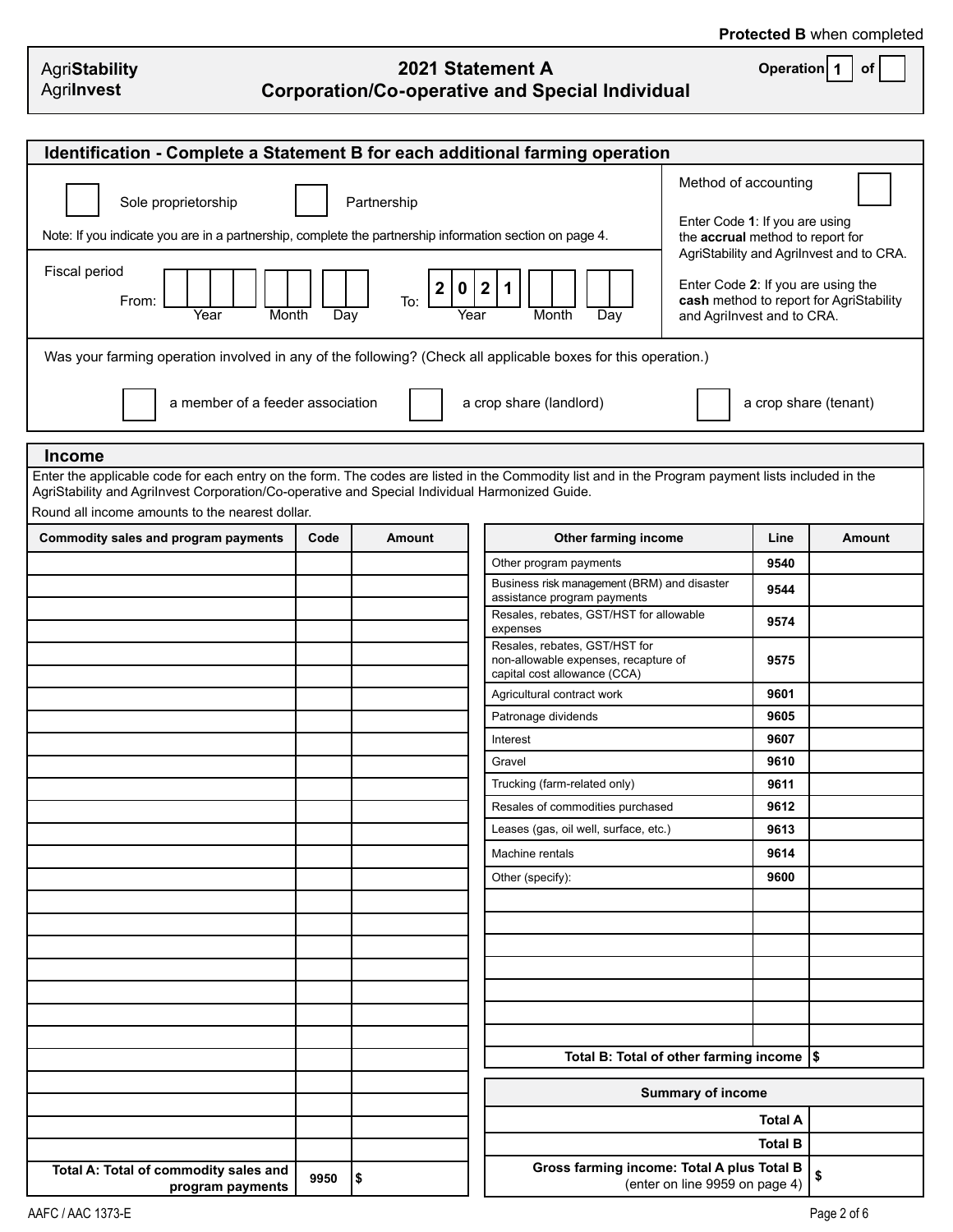### **Protected B** when completed

| AgriStability |  |
|---------------|--|
| Agrilnvest    |  |

# **2021 Statement A Corporation/Co-operative and Special Individual**

**Operation 1 of**

**PIN:**

#### **Expenses**

Enter the applicable code for each entry on the form. The codes are listed in the Commodity list and in the Program payment lists included in the AgriStability and AgriInvest Corporation/Co-operative and Special Individual Harmonized Guide.

Round all expense amounts to the nearest dollar.

| <b>Commodity purchases and repayment</b><br>of program benefits | Code | <b>Amount</b>              | Non-allowable expenses                            | Line           | <b>Amount</b> |  |  |
|-----------------------------------------------------------------|------|----------------------------|---------------------------------------------------|----------------|---------------|--|--|
| Point of sale adjustments                                       | 575  |                            | Machinery (repairs, licences, insurance)          | 9760           |               |  |  |
|                                                                 |      |                            | Machinery lease/rental                            | 9765           |               |  |  |
|                                                                 |      |                            | Advertising and promotion costs                   | 9792           |               |  |  |
|                                                                 |      |                            | Building and fence repairs                        | 9795           |               |  |  |
|                                                                 |      |                            | Land clearing and draining                        | 9796           |               |  |  |
|                                                                 |      |                            | Agricultural contract work                        | 9798           |               |  |  |
|                                                                 |      |                            | Other insurance premiums                          | 9804           |               |  |  |
|                                                                 |      |                            | Interest (real estate, mortgage, other)           | 9805           |               |  |  |
|                                                                 |      |                            | Memberships/subscription fees                     | 9807           |               |  |  |
|                                                                 |      |                            | Office expenses                                   | 9808           |               |  |  |
|                                                                 |      |                            | Legal and accounting fees                         | 9809           |               |  |  |
|                                                                 |      |                            | Property taxes                                    | 9810           |               |  |  |
|                                                                 |      |                            | Rent (land, buildings, pastures)                  | 9811           |               |  |  |
| Total C: Total commodity purchases and                          |      |                            | Non-arm's length salaries                         | 9816           |               |  |  |
| repayment of program benefits                                   | 9960 | \$                         | Motor vehicle expenses                            | 9819           |               |  |  |
|                                                                 |      |                            | Small tools                                       | 9820           |               |  |  |
| <b>Allowable expenses</b>                                       | Line | <b>Amount</b>              | Soil testing                                      | 9821           |               |  |  |
| Containers and twine                                            | 9661 |                            | Licences/permits                                  | 9823           |               |  |  |
| Fertilizers and soil supplements                                | 9662 |                            | Telephone                                         | 9824           |               |  |  |
| Pesticides and chemical treatments                              | 9663 |                            | Quota rental (tobacco, dairy)                     | 9825           |               |  |  |
| Insurance premiums (crop or production)                         | 9665 |                            | Gravel                                            | 9826           |               |  |  |
| Veterinary fees, medicine, and breeding fees                    | 9713 |                            | Purchases of commodities resold                   | 9827           |               |  |  |
| Minerals and salts                                              | 9714 |                            | Motor vehicle interest and leasing costs          | 9829           |               |  |  |
| Machinery (gasoline, diesel fuel, oil)                          | 9764 |                            | Capital cost allowance                            | 9936           |               |  |  |
| Electricity                                                     | 9799 |                            | Mandatory inventory adjustments - prior year      | 9937           |               |  |  |
| Freight and shipping                                            | 9801 |                            | Optional inventory adjustments - prior year       | 9938           |               |  |  |
| Heating fuel                                                    | 9802 |                            | Other (specify):                                  | 9896           |               |  |  |
| Arm's length salaries                                           | 9815 |                            |                                                   |                |               |  |  |
| Storage/drying                                                  | 9822 |                            |                                                   |                |               |  |  |
| Commissions and levies                                          | 9836 |                            |                                                   |                |               |  |  |
| Private insurance premiums for allowable                        | 9953 |                            |                                                   |                |               |  |  |
| commodities                                                     |      |                            |                                                   |                |               |  |  |
|                                                                 |      |                            |                                                   |                |               |  |  |
|                                                                 |      |                            |                                                   |                |               |  |  |
|                                                                 |      |                            |                                                   |                |               |  |  |
|                                                                 |      |                            | Total E: Total of non-allowable expenses  \$      |                |               |  |  |
|                                                                 |      |                            |                                                   |                |               |  |  |
|                                                                 |      | <b>Summary of expenses</b> |                                                   |                |               |  |  |
|                                                                 |      |                            |                                                   | <b>Total C</b> |               |  |  |
|                                                                 |      |                            |                                                   | <b>Total D</b> |               |  |  |
|                                                                 |      |                            |                                                   | <b>Total E</b> |               |  |  |
|                                                                 |      |                            | Total expenses: add Total C, Total D, and Total E |                | \$            |  |  |
| Total D: Total of allowable expenses  \$                        |      |                            | (enter on line 9968 on page 4)                    |                |               |  |  |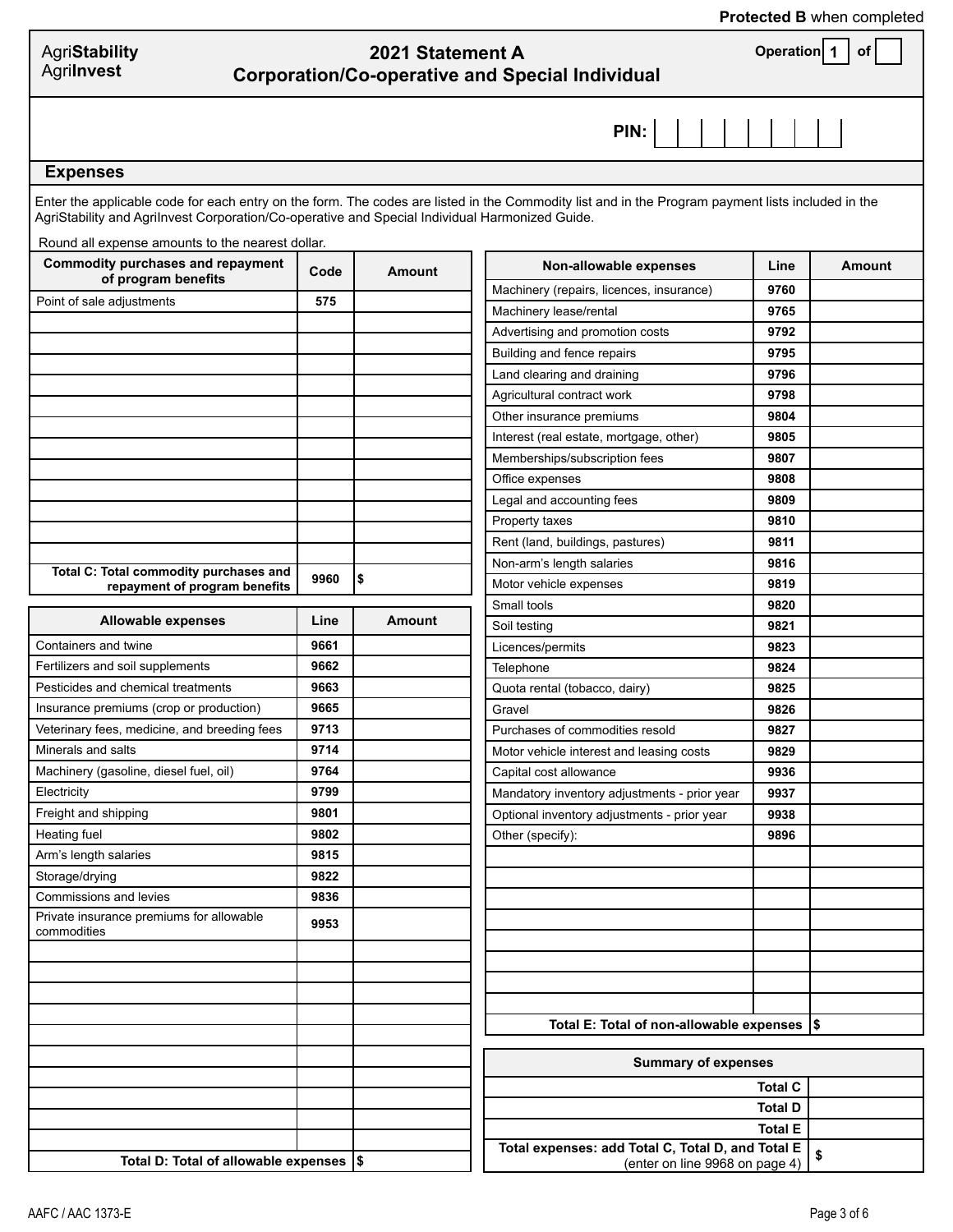| <b>AgriStability</b> |  |
|----------------------|--|
| Agrilnvest           |  |

# **2021 Statement A Corporation/Co-operative and Special Individual**

**Operation 1 of**

| Statement of farming activities (if applicable)                                                                               |                           |   |      |   |        |
|-------------------------------------------------------------------------------------------------------------------------------|---------------------------|---|------|---|--------|
| Other items                                                                                                                   |                           |   |      |   | Amount |
| Gross farming income (enter total from "Summary of income" on page 2)                                                         | 9959                      |   |      |   |        |
| Total expenses (enter total from "Summary of expenses" on page 3)                                                             | 9968                      | - |      |   |        |
| Net income (loss) before adjustments (line 9959 minus line 9968)                                                              |                           |   | 9969 |   |        |
| Optional inventory adjustment - current year (if applicable)<br>Mandatory inventory adjustment - current year (if applicable) | 9941<br>$\ddot{}$<br>9942 |   |      |   |        |
|                                                                                                                               | Total<br>Ξ                |   |      | + |        |
| Net income (loss) after adjustments                                                                                           |                           |   | 9944 | = |        |
| Net farming income (loss)                                                                                                     |                           |   | 9946 |   |        |

| <b>Shareholder/Member information</b> |  |                                                                         |  |  |  |  |  |  |  |  |
|---------------------------------------|--|-------------------------------------------------------------------------|--|--|--|--|--|--|--|--|
| Name of shareholder/member            |  | AgriStability and Agrilnvest Participant<br>Identification Number (PIN) |  |  |  |  |  |  |  |  |
|                                       |  |                                                                         |  |  |  |  |  |  |  |  |
|                                       |  |                                                                         |  |  |  |  |  |  |  |  |
|                                       |  |                                                                         |  |  |  |  |  |  |  |  |
|                                       |  |                                                                         |  |  |  |  |  |  |  |  |
|                                       |  |                                                                         |  |  |  |  |  |  |  |  |
|                                       |  |                                                                         |  |  |  |  |  |  |  |  |
|                                       |  |                                                                         |  |  |  |  |  |  |  |  |
|                                       |  |                                                                         |  |  |  |  |  |  |  |  |
|                                       |  |                                                                         |  |  |  |  |  |  |  |  |
|                                       |  |                                                                         |  |  |  |  |  |  |  |  |

|                                  | <b>Partnership information</b>                                                                                                                                                                                                                                                               |                  |  |  |  |      |      |                         |                        |                  |               |  |
|----------------------------------|----------------------------------------------------------------------------------------------------------------------------------------------------------------------------------------------------------------------------------------------------------------------------------------------|------------------|--|--|--|------|------|-------------------------|------------------------|------------------|---------------|--|
|                                  |                                                                                                                                                                                                                                                                                              | Partnership name |  |  |  |      |      |                         |                        |                  |               |  |
|                                  | Note:<br>Enter the Participant identification number (PIN) for each of your partners. Enter the first and<br>last names for individual partners. Enter the corporation's name for corporate partners. Your<br>Your % share of the partnership<br>partnership's total shares must equal 100%. |                  |  |  |  |      |      |                         |                        |                  |               |  |
| AgriStability and AgriInvest PIN |                                                                                                                                                                                                                                                                                              |                  |  |  |  |      |      | Individual's first name | Individual's last name | Corporation name | $%$ share     |  |
|                                  |                                                                                                                                                                                                                                                                                              |                  |  |  |  |      |      |                         |                        |                  | $\%$          |  |
|                                  |                                                                                                                                                                                                                                                                                              |                  |  |  |  |      |      |                         |                        |                  | $\%$          |  |
|                                  |                                                                                                                                                                                                                                                                                              |                  |  |  |  |      |      |                         |                        |                  | $\%$          |  |
|                                  |                                                                                                                                                                                                                                                                                              |                  |  |  |  |      | $\%$ |                         |                        |                  |               |  |
|                                  |                                                                                                                                                                                                                                                                                              |                  |  |  |  | $\%$ |      |                         |                        |                  |               |  |
|                                  |                                                                                                                                                                                                                                                                                              |                  |  |  |  |      |      |                         |                        |                  | %             |  |
|                                  |                                                                                                                                                                                                                                                                                              |                  |  |  |  |      |      |                         |                        |                  | $\frac{0}{0}$ |  |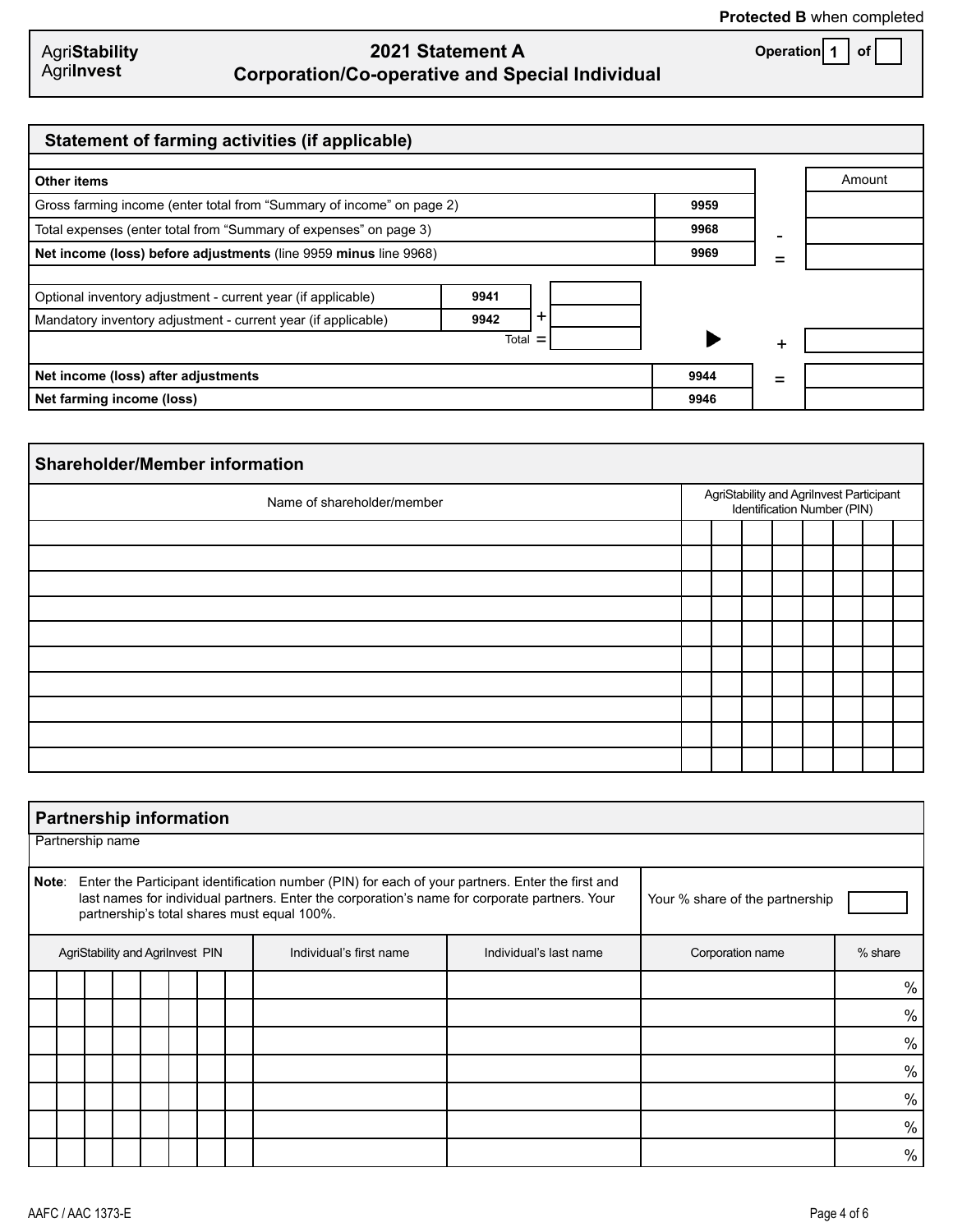|            |                                                                                                                                                                                |              |                  |                                                                                                                                                                               |                      |                            | <b>Protected B when completed</b> |
|------------|--------------------------------------------------------------------------------------------------------------------------------------------------------------------------------|--------------|------------------|-------------------------------------------------------------------------------------------------------------------------------------------------------------------------------|----------------------|----------------------------|-----------------------------------|
| Agrilnvest | AgriStability<br><b>Corporation/Co-operative and Special Individual</b>                                                                                                        |              | 2021 Statement A |                                                                                                                                                                               |                      | Operation 1                | <b>of</b>                         |
|            | This page to be completed by AgriStability participants only                                                                                                                   |              | PIN:             |                                                                                                                                                                               |                      |                            |                                   |
|            | Has the productive capacity of this operation<br>decreased during the program year due to<br>disaster circumstances?<br>For crops:<br>No<br>Yes<br>For livestock:<br>No<br>Yes |              |                  | If you participated in crop or production insurance in the program year for this<br>operation, please provide the Contract or Identification numbers in the following fields. |                      |                            |                                   |
|            | Crop inventory valuation and productive capacity                                                                                                                               |              |                  |                                                                                                                                                                               |                      |                            |                                   |
| Code       | Crop/Grade                                                                                                                                                                     | <b>Units</b> | <b>Acres</b>     | Unseedable<br>acres                                                                                                                                                           | Quantity<br>produced | <b>Ending</b><br>inventory | End of year<br>price \$           |
|            |                                                                                                                                                                                |              |                  |                                                                                                                                                                               |                      |                            |                                   |
|            |                                                                                                                                                                                |              |                  |                                                                                                                                                                               |                      |                            |                                   |
|            |                                                                                                                                                                                |              |                  |                                                                                                                                                                               |                      |                            |                                   |
|            |                                                                                                                                                                                |              |                  |                                                                                                                                                                               |                      |                            |                                   |
|            |                                                                                                                                                                                |              |                  |                                                                                                                                                                               |                      |                            |                                   |
|            |                                                                                                                                                                                |              |                  |                                                                                                                                                                               |                      |                            |                                   |
|            |                                                                                                                                                                                |              |                  |                                                                                                                                                                               |                      |                            |                                   |
|            |                                                                                                                                                                                |              |                  |                                                                                                                                                                               |                      |                            |                                   |
| 17         | Summerfallow acres                                                                                                                                                             |              |                  |                                                                                                                                                                               |                      |                            |                                   |
| 18         | Pasture acres                                                                                                                                                                  |              |                  |                                                                                                                                                                               |                      |                            |                                   |
| 19         | Wasteland acres                                                                                                                                                                |              |                  |                                                                                                                                                                               |                      |                            |                                   |
|            |                                                                                                                                                                                |              |                  |                                                                                                                                                                               |                      |                            |                                   |

f

|      | Livestock inventory valuation |                                         | Р  |
|------|-------------------------------|-----------------------------------------|----|
| Code | <b>Description</b>            | Ending inventory   End of year price \$ | Co |
|      |                               |                                         |    |
|      |                               |                                         |    |
|      |                               |                                         |    |
|      |                               |                                         |    |
|      |                               |                                         |    |
|      |                               |                                         |    |
|      |                               |                                         |    |

| <b>Purchased inputs</b> |                    |                          |  |  |
|-------------------------|--------------------|--------------------------|--|--|
| Code                    | <b>Description</b> | End of year<br>amount \$ |  |  |
|                         |                    |                          |  |  |
|                         |                    |                          |  |  |
|                         |                    |                          |  |  |
|                         |                    |                          |  |  |
|                         |                    |                          |  |  |
|                         |                    |                          |  |  |

|      | Livestock productive capacity                  |                              |      |
|------|------------------------------------------------|------------------------------|------|
| Code | <b>Productive animals</b>                      | <b>Units</b>                 | 2021 |
| 104  | Cattle                                         | Number of cows that calved   |      |
| 123  | Hogs, farrow to finish                         | Number of sows that farrowed |      |
| 145  | Hogs, farrowing                                | Number of sows that farrowed |      |
| Code | Number of feeder livestock                     | Units                        | 2021 |
| 105  | Feeder cattle (fed up to 900 lbs)              | Number of animals fed        |      |
| 106  | Finished cattle (fed over 900 lbs)             | Number of animals fed        |      |
| 125  | Hogs, nursery (fed up to 50 lbs)               | Number of animals fed        |      |
| 124  | Hogs, feeders (fed over 50 lbs)                | Number of animals fed        |      |
| Code | <b>Custom fed livestock</b>                    | <b>Units</b>                 | 2021 |
| 141  | Custom fed cattle                              | Number of animal feed days   |      |
| 142  | Custom fed hogs                                | Number of animal feed days   |      |
| Code | <b>Supply managed commodities</b>              | Units                        | 2021 |
| 113  | Milk quota, milkfat                            | Number of kg butterfat/day   |      |
| 108  | Chickens, layers, broiler eggs for<br>hatching | Number of producing hens     |      |
| 109  | Chickens, layers, eggs for<br>consumption      | Number of producing hens     |      |
| 143  | Chickens, broilers                             | Number of kg produced        |      |
| 144  | Turkeys, broilers                              | Number of kg produced        |      |
| Code | Other (specify below)                          | <b>Units</b>                 | 2021 |
|      |                                                |                              |      |
|      |                                                |                              |      |
|      |                                                |                              |      |

| Deferred income and receivables |                                               |                                                                |  |  |  |
|---------------------------------|-----------------------------------------------|----------------------------------------------------------------|--|--|--|
| Code                            | <b>Description</b>                            | <b>Ending receivables</b><br>and income<br>deferred to 2022 \$ |  |  |  |
| 4020                            | Expected grains and oilseeds pool<br>payments |                                                                |  |  |  |
|                                 |                                               |                                                                |  |  |  |
|                                 |                                               |                                                                |  |  |  |
|                                 |                                               |                                                                |  |  |  |
|                                 |                                               |                                                                |  |  |  |
|                                 |                                               |                                                                |  |  |  |
|                                 |                                               |                                                                |  |  |  |

| <b>Accounts payable</b> |                          |  |  |  |
|-------------------------|--------------------------|--|--|--|
| <b>Description</b>      | End of year<br>amount \$ |  |  |  |
|                         |                          |  |  |  |
|                         |                          |  |  |  |
|                         |                          |  |  |  |
|                         |                          |  |  |  |
|                         |                          |  |  |  |
|                         |                          |  |  |  |
|                         |                          |  |  |  |